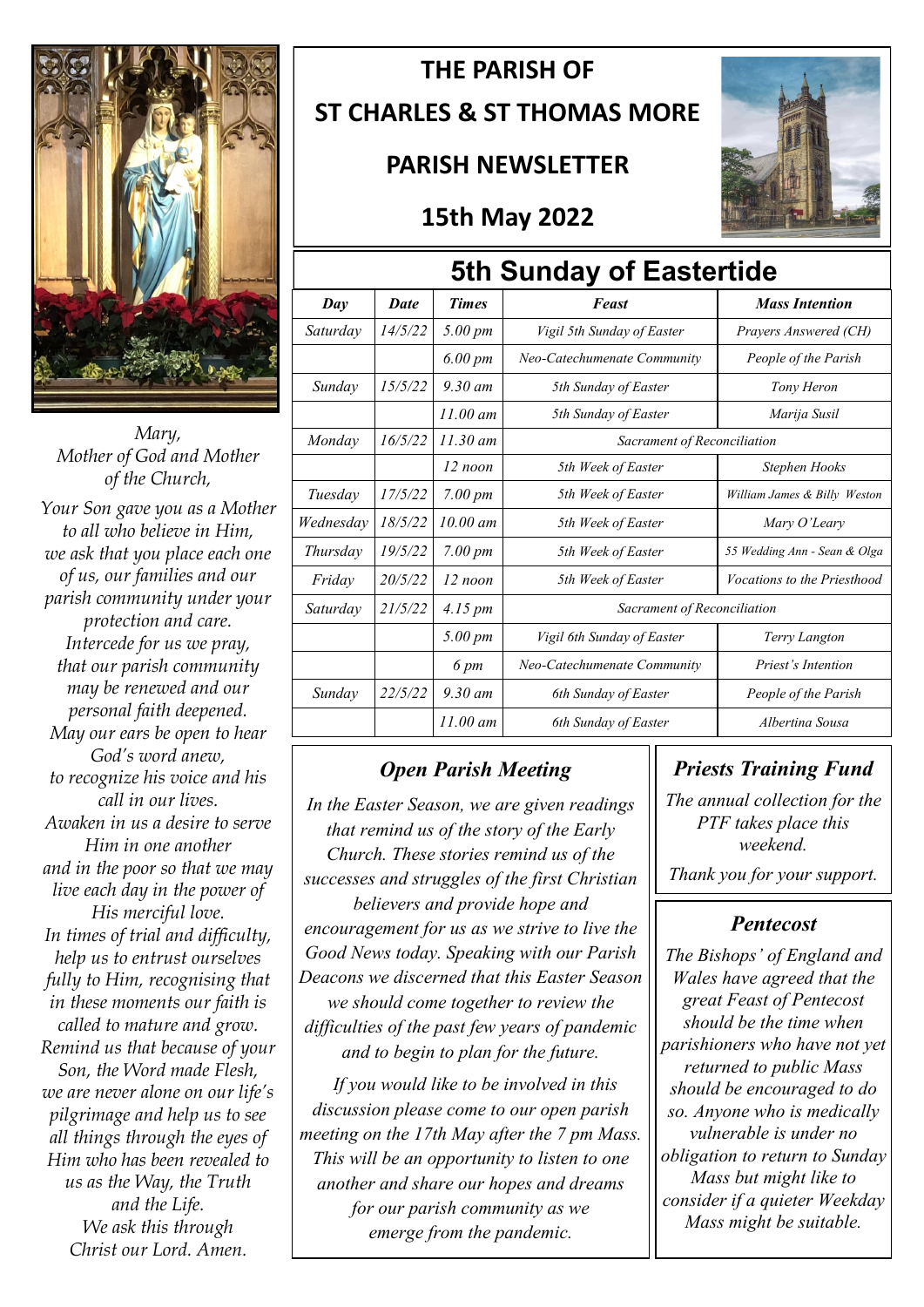## *This coming week...*

## *Sunday 15th May*

*Children's Liturgy of the Word during 9.30 am Mass*

*Organ Music at 9.30 am Mass Music Group at 11 am Mass*

## *Monday 16th May*

*The Pensioners' Club meets at 2 pm.*

## *Tuesday 17th May*

*Open Parish Meeting after 7 pm Mass.*

## *Wednesday 18th May*

*Playgroup meets between 9.30 & 11.30 am.*

## *Thursday 19th May*

*Afternoon Tea Group 2pm - 3.30 pm. All are welcome.*

## *Friday 20th May*

*Bingo meets at 8 pm*

## *Sunday 22nd May*

*Children's Liturgy of the Word during 9.30 am Mass*

*Music Group at 9.30 am Mass Organ Music at 11 am Mass* 

## *Deanery Synodal Council*

Each Parish is entitled to a lay parish representative on this new body. Perhaps it could be you or you might like to nominate someone else (but please get their agreement first).

The initial commitment is expected to be monthly meetings with some additional training and an annual meeting which will bring together all the Deanery Synodal Councils in one big meeting with the Archbishop.

Names should be offered to Fr Ron as soon as possible.

#### **Vocations Weekend for young women Theme: Discernment and Vocation Dates: 27-29 May 2022 in Liverpool**

The weekend is organised by the sisters, Faithful Companions of Jesus (FCJ). **There is nothing quite like religious life – it's an extraordinary adventure into a deep relationship with God.**

If you are wondering if God is calling you to religious life and would like to find out more why not come along? You are welcome to stay for the weekend or just come along on Saturday for the day. There will be opportunity for prayer, reflection and input, chance to ask questions and to meet others who are also wondering

where God is calling them.

**For more information contact Sr Lynne fcJ at [lynnefcj@hotmail.com](mailto:lynnefcj@hotmail.com) or visit our website [www.fcjsisters.org](https://linkprotect.cudasvc.com/url?a=http%3a%2f%2fwww.fcjsisters.org%2f&c=E,1,JxFLiHK5p_7gr8mFxFuYtOr1riWi9RniGjCAXoNGtYgM1m6LBueqDbd8lqoWl5cOX4I7XM4NoPTXj12Jhzy-ZJuULoxzBaxDAub2g89TMF3F&typo=1)**

## *With You Always - Sacramental Preparation*

*Due to the continued uncertainty of the pandemic, the programme this year has experienced some disruption but most families have agreed their dates for Holy Communion with Fr Ron.* 

*There is another opportunity to take part in the Sacrament of First Reconciliation on Thursday the 26th May at 5.30 pm in St Charles Church* 

*The First Holy Communions will take place in June and July at the normal weekend Masses.* 

## *With You Always - Sacramental Preparation 2022 – 23*

*Do you have a child about to leave year 3? Thinking about First Holy Communion? We will begin issuing application forms for the next Sacramental Preparation Programme in June.* 

## *Lamp Dedications*

*There are very few lamp dedications at present so if you would like to dedicate a lamp to a loved one please give their details to Fr Ron. A donation of £5 is requested per candle to cover the costs.* 

## *Offertory Envelopes 2022-23*

*There are 56 boxes of Offertory Envelopes to be collected. If you would like to collect yours please speak to Fr Ron.* 

## *Mass Attendance… 4th Sunday of Easter*

| 5 pm              | 120 |
|-------------------|-----|
| $9.30 \text{ am}$ | 109 |
| $11 \; am$        | 128 |
| Total             | 357 |

## *Parish Income…*

*4th Sunday of Easter*

| Envelopes                | £427.10  |
|--------------------------|----------|
| Loose plate              | £ 389.26 |
| Standing Orders £ 390.32 |          |

*Total £1206.68*

*Thank you for all support.*

## **Candle Intentions:**

*Our candle dedications are for Hugh Donleavey, James Finnigan, Martin Fyles & Peter Ross who have been elected as Candidates for Holy Ordrers and for Dan, Paul & Rhys who are applying to the diocese.*

## *Covid Restrictions*

*The Archdiocesan Trustees encourage the continued use of masks in Church to help create a safe environment for all.*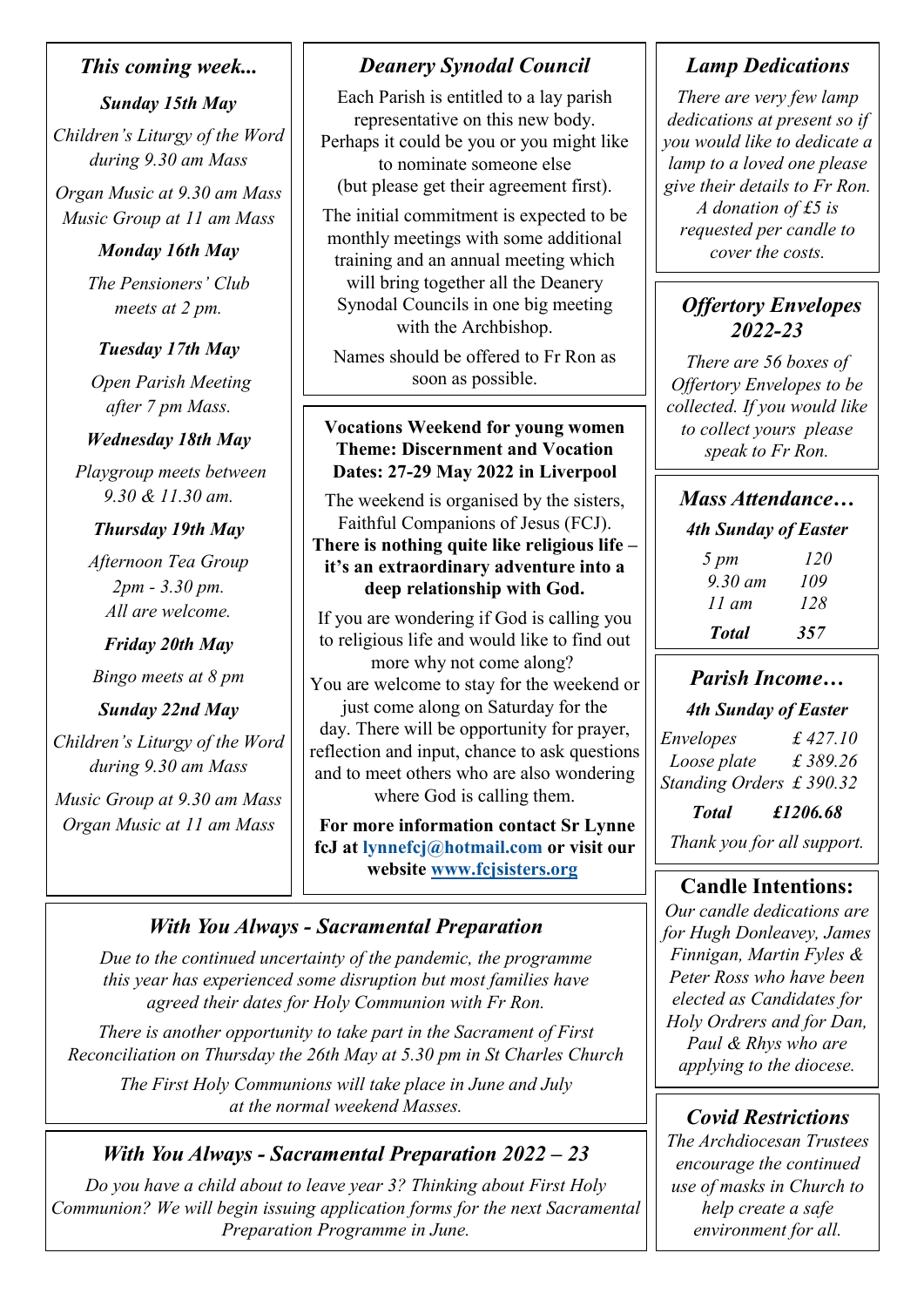#### *Entrance Antiphon Cf. Ps 97: 1-2*

*O sing a new song to the Lord, for he has worked wonders; in the sight of the nations he has shown his deliverance, alleluia.*

#### *In the name of the Father, and of the Son, and of the Holy Spirit. Amen.*

#### *Penitential Act*

*Lord have mercy Lord have mercy Christ have mercy Christ have mercy Lord have mercy Lord have mercy*

*May almighty God have mercy on us, forgive us our sins, and bring us to everlasting life. Amen.*

#### *Gloria*

*Glory to God in the highest, and on earth peace to people of good will. We praise you, we bless you, we adore you, we glorify you, we give you thanks for your great glory, Lord God, heavenly King, O God, almighty Father. Lord Jesus Christ, Only Begotten Son, Lord God, Lamb of God, Son of the Father, you take away the sins of the world, have mercy on us; you take away the sins of the world, receive our prayer; you are seated at the right hand of the Father, have mercy on us. For you alone are the Holy One, you alone are the Lord, you alone are the Most High, Jesus Christ, with the Holy Spirit, in the glory of God the Father. Amen.*

#### *Collect*

*Almighty ever-living God, constantly accomplish the Paschal Mystery within us, that those you were pleased to make new in Holy Baptism may, under your protective care, bear much fruit and come to the joys of life eternal. Through our Lord Jesus Christ, your Son, who lives and reigns with you in the unity of the Holy Spirit, God, for ever and ever. Amen*

#### *First reading Acts 14:21-27*

## *They gave an account to the church of all that God had done with them*

*Paul and Barnabas went back through Lystra and Iconium to Antioch. They put fresh heart into the disciples, encouraging them to persevere in the faith. 'We all have to experience many hardships' they said 'before we enter the kingdom of God.' In each of these churches they appointed elders, and with prayer and fasting they commended them to the Lord in whom they had come to believe.*

*They passed through Pisidia and reached Pamphylia. Then after proclaiming the word at Perga they went down to Attalia and from there sailed for Antioch, where they had originally been commended to the grace of God for the work they had now completed.*

*On their arrival they assembled the church and gave an account of all that God had done with them, and how he had opened the door of faith to the pagans.*

*The Word of the Lord. R/. Thanks be to God.*

### *Responsorial Psalm Psalm 144(145):8-13a*

### *I will bless your name for ever, O God my King.*

*The Lord is kind and full of compassion, slow to anger, abounding in love. How good is the Lord to all, compassionate to all his creatures.*

### *I will bless your name for ever, O God my King.*

*All your creatures shall thank you, O Lord, and your friends shall repeat their blessing. They shall speak of the glory of your reign and declare your might, O God, to make known to men your mighty deeds and the glorious splendour of your reign.*

### *I will bless your name for ever, O God my King.*

*Yours is an everlasting kingdom; your rule lasts from age to age.*

*I will bless your name for ever, O God my King.*